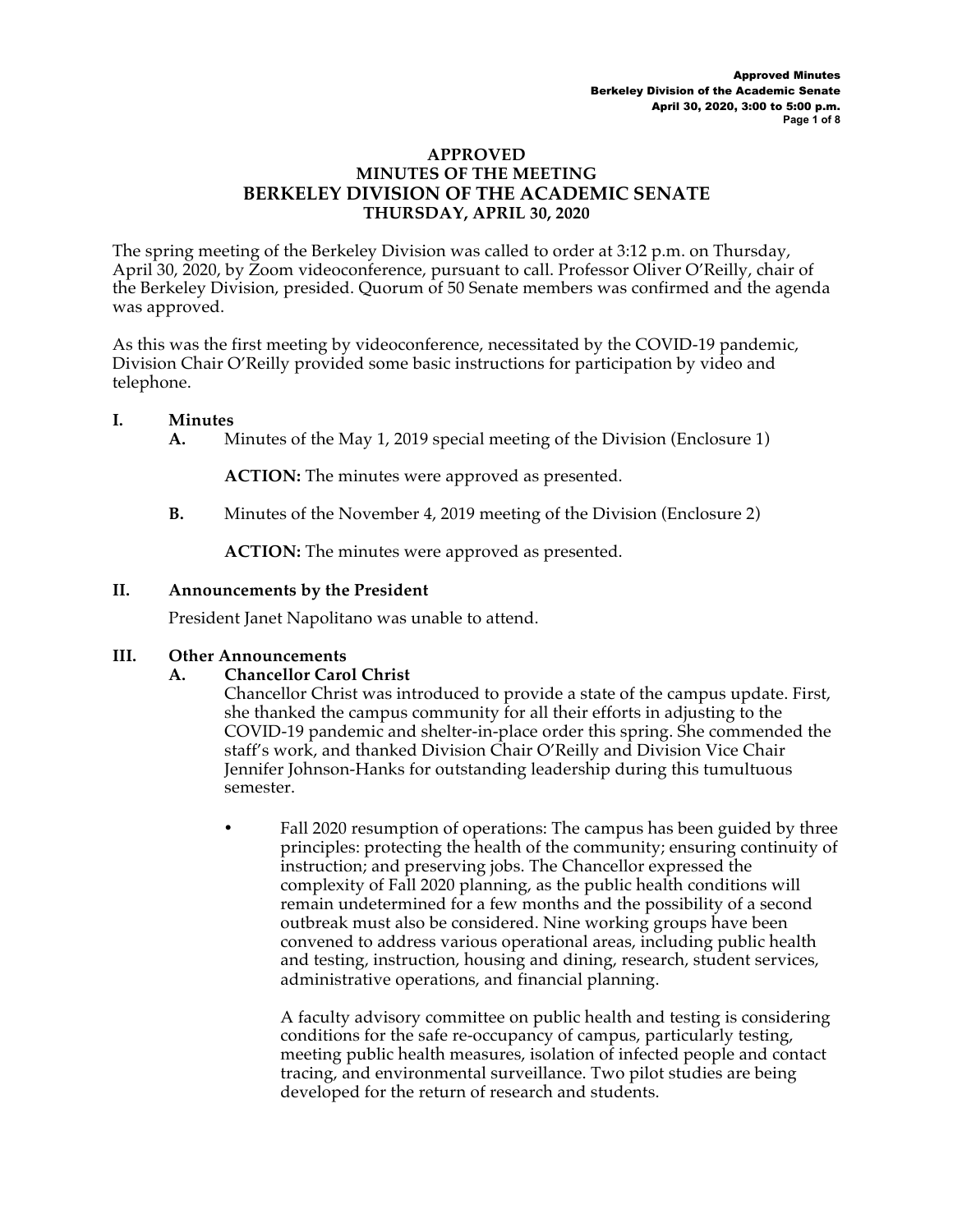Principles for the resumption of instruction are being developed. Three scenarios will be considered: 1) full testing with resumption of in-person activities, 2) less testing and a mix of remote instruction with some inperson activities, and 3) mostly remote instruction similar to spring semester. A decision will be made in mid-June, and fall will likely be a hybrid semester. A curated set of remote courses, a 'Semester in the Cloud,' has been developed to accommodate students who are unable to return to campus, e.g. due to health or visa issues. Opportunities for student engagement are planned.

• Campus budget: The budget was balanced in fall, but expenses due to the pandemic have put it back in deficit, and anticipated revenues from Cal Performances and athletics have evaporated. Our greatest vulnerabilities are in housing and enrollment. A vote on a tuition increase has been postponed by the Regents and the proposed state funding for next year is flat. The capital campaign launched in February has continued.

The Chancellor entertained audience comments, which were focused on budgetary concerns, including compensation for active and retired employees. The Chancellor stated she is opposed to furloughs or pay cuts, but those decisions will be made at the systemwide level.

Later in the meeting, the Chancellor returned with breaking news about a \$1M matching gift for the Student Emergency Fund that had been created.

Division Chair O'Reilly thanked the Chancellor for her perseverance on behalf of the campus.

### **B. Berkeley Division Chair Oliver O'Reilly**

Division Chair O'Reilly thanked the faculty for their support, on behalf of himself and Division Vice Chair Jennifer Johnson-Hanks.

He congratulated this year's recipients of the Division's awards, reported below in Items VI. A, B, C, and E for: the 2020 Berkeley Faculty Service Award, the 2020 Leon A. Henkin Citation for Distinguished Service, the 2020 Distinguished Teaching Awards, and the 2021 Martin Meyerson Berkeley Faculty Research Lectures.

The year 2020 is historic for two reasons. This year marks the  $150<sup>*</sup>$  anniversary of women at Cal. This is also the  $100*$  anniversary of the establishment of the Academic Senate through standing orders of The UC Regents, establishing the Senate's authorities and duties, and as a partner in shared governance.

This spring, to prevent the spread of COVID-19, the state was ordered to shelterin-place and instructors quickly shifted to remote instruction. Division Chair O'Reilly expressed gratitude to Senate staff, the chairs of the committees on Courses of Instruction, Research, and Committees, Undergraduate Council, Graduate Council, and the faculty for facilitating broad changes in teaching and grading. The Senate's work was crucial in supporting the university's work. He recognized the senior administration for their leadership during this difficult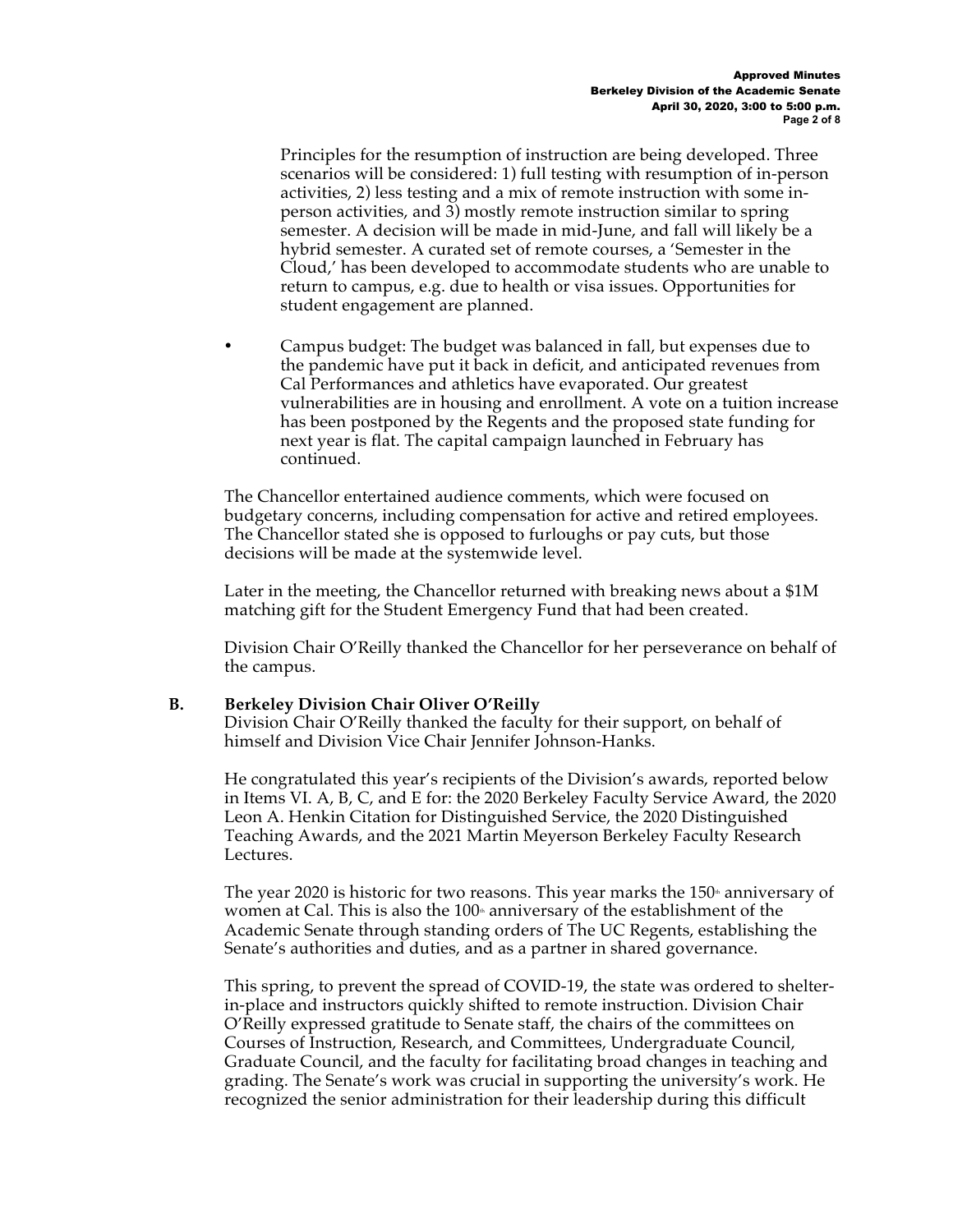time, and noted the efforts of many others in the campus community who have offered their time and effort. The staff was commended for supporting students and working during last year's power shutoffs and the pandemic. He encouraged all to maintain their efforts through continued challenges and to work together to serve the students and benefit society.

Division Chair O'Reilly introduced the incoming 2020-21 Divisional leadership. Division Vice Chair Johnson-Hanks (Sociology/Demography) will become Division chair, and Professor Ronald Cohen (Chemistry) will become Division vice chair.

## **C. Graduate Assembly President Adam Orford and incoming GA president Luis Tenorio**

Graduate Assembly (GA) President Adam Orford is a fifth year Ph.D. candidate in the Energy and Resources Group. He commended the Senate and the faculty for their efforts in maintaining instruction during this crisis. He reported preliminary results from an on-going survey of the effects of the pandemic upon graduate students, conducted by the Graduate Division with GA input. Finances were of critical concern, particularly for underrepresented minority (URM) and international graduate students; many have lost income and may also lose summer work. Half reported fair or poor mental health, with women reporting more negative effects. Many reported moderate concern about losing productivity and progress toward degrees, including nearly all URM respondents.

2020-21 GA president-elect Luis Tenorio, a fourth year Ph.D. student in sociology, reported on the GA's efforts this spring to provide relief funds for over 100 graduate students for basic needs and other expenses. The GA has partnered with the Graduate Division, Basic Needs Center, and other campus groups to make grants available to students. Division Chair O'Reilly announced Giving Tuesday, a fundraising effort for Berkeley student emergency support.

# **IV. Special Orders-Consent Calendar**

*For proposed legislative amendments, additions to the current text are noted by an underline; deletions to the current text are noted by a strikethrough line. Per Division bylaws the consent calendar is approved in the absence of a quorum.*

# **A. Proposed Berkeley Division bylaw for Faculty Athletics Council**

Divisional Council approved the conversion of the Senate Athletics Council (SAC), which had operated as a special committee of DIVCO, to a standing committee. The Committee on Rules and Elections and DIVCO have approved the proposed new bylaw for this committee, now called the Faculty Athletics Council (FACL), based on its approved charge.

# **FACULTY ATHLETICS COUNCIL**

### **A. Membership**

This Committee consists of at least five Senate members, a Senate member of the Undergraduate Council, the Faculty Athletics Representative as an *ex officio* member, two student members<sup>®</sup>, who should be current student-athletes, andthe Intercollegiate Athletics Senior Woman Administrator (or designate), *ex officio*, as a nonvoting member.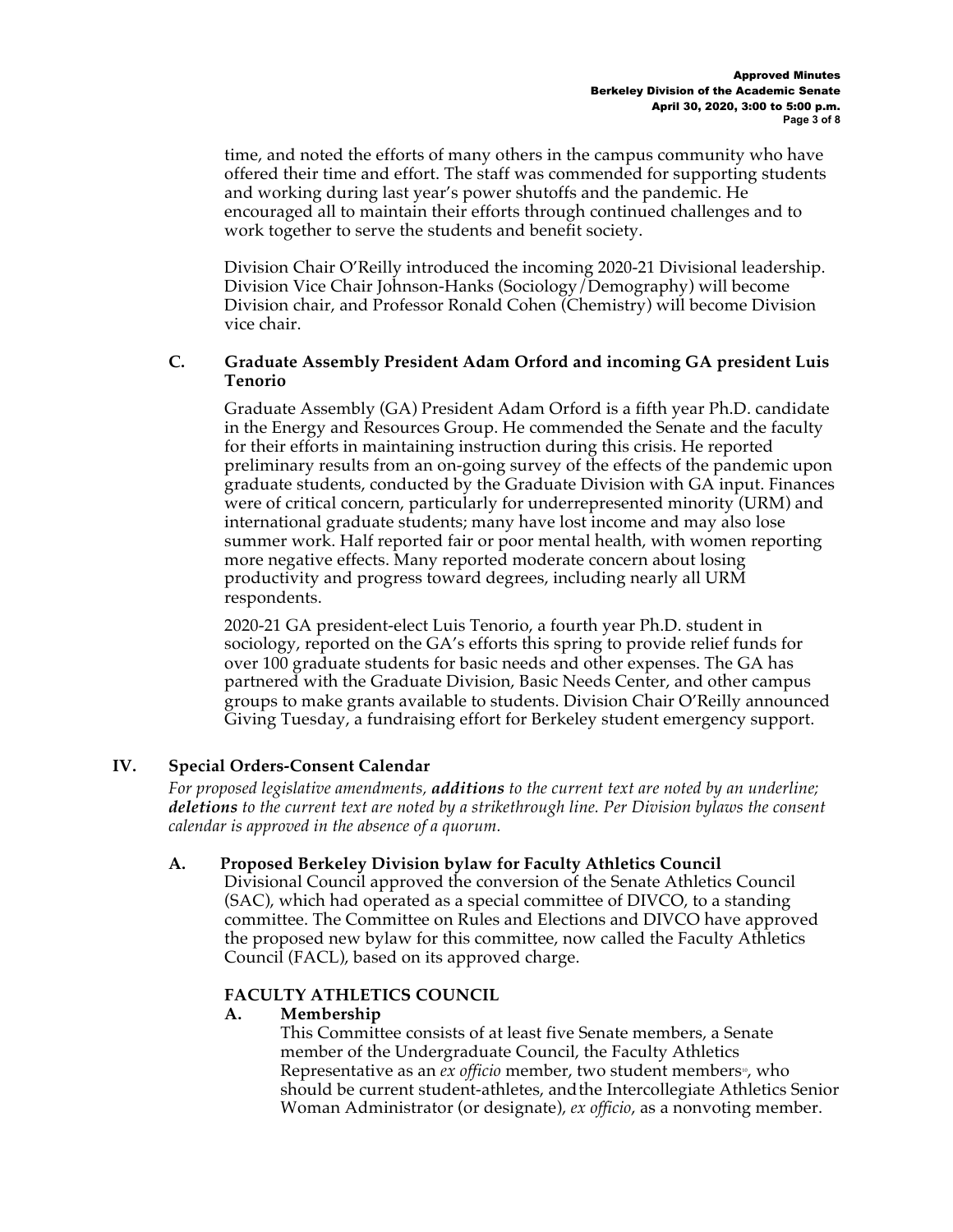The Chair is designated by the Committee on Committees from among the appointed members.

- **B. Duties**
	- Advises the Senate and Administration on matters pertaining to the welfare of student-athletes both in and out of the classroom.
	- Advises the Senate and Administration on Intercollegiate Athletics department policies and administration.
	- Monitors the Faculty Fellows program.
- Reports to Divisional Council at the end of each academic year.<br>
<sup>■</sup> See By-law 13.C.

**ACTION:** The proposed bylaw for a new standing committee was approved as presented.

## **B. Proposed amendments to Berkeley Division Regulation A202 governing Replacement of I Grades**

The primary amendment is the addition of a deadline for completion of student work, as differentiated from the lapse deadline to replace the Incomplete grade. The section on I Grade limits for graduate students has been updated, and some additional clarifications have been made. The amendments, proposed by the Committee on Rules and Elections, have been approved by Divisional Council.

# **A202. REPLACEMENT OF I GRADES** (Am. 3.83)

# **A. Procedures**

# **1. Graduate Students**

For graduate students, the method of replacement of the grade I by a final grade will be determined by the Dean of the Graduate Division and the Graduate Council.

# **2**. **Undergraduate Students**

- **a.** On completion of the required work or a deferred examination or both, as specified by the instructor or an authorized delegate, grade points will be assigned if the student receives a grade of A, B, C, or D as certified by the instructor. These grades may be modified by plus (+) or minus (-) in accordance with Regulation A201.B.
- **b**. On repetition of the course in the event of noncompletion of the required work, grade points will be granted only with the approval of the Dean of the student's College, School, or Division. If the course is repeated without approval by the Dean, the I grade will be converted to a Grade of F and the repeated course will be treated as per Regulation A201.D.

# **B. Student Deadline for Completion of Work**

At the instructor's discretion, a deadline for completion of undergraduate student work can be imposed. If no such deadline is set by the instructor, the student must complete the required course work at least 30 days prior to the deadline for replacing the I grade (see table below).

# **BC. Instructor Deadline for Replacing I Grades**

Except as noted below in sections BC.1 and BC.2, grades received by undergraduates may be replaced only during the following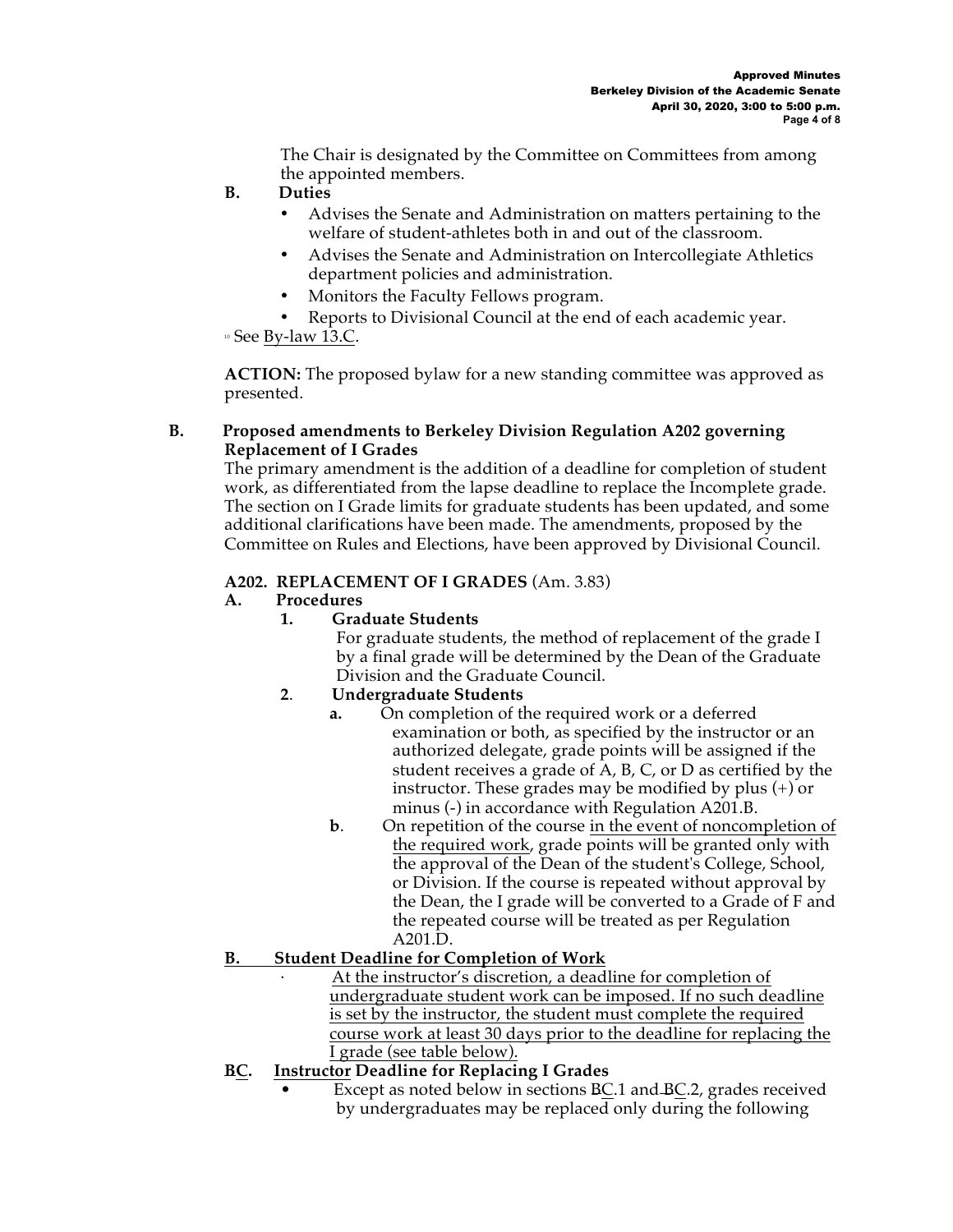| Session in which the I   | Deadline for replacement of                                |
|--------------------------|------------------------------------------------------------|
| <b>Grade is received</b> | the I Grade                                                |
| <b>Fall Semester</b>     | First day of instruction in the<br>following Fall Semester |
| Spring Semester or       | First day of instruction in the                            |
| <b>Summer Session</b>    | following Spring Semester                                  |

- Any I grade which has not been replaced by the deadline will be converted by the Office of the Registrar to the grade F (or NP if the course was taken Passed or Not Passed). Thenceforward, but not retroactively, the grade, if F, is counted in computing the student's grade-point average in the same manner as any other assigned F.
- The Dean of the student's College, School, or Division will have discretionary authority to extend these the grade replacement deadlines (prior to their expiration).
- **1.** An undergraduate student may, within the above deadlines for replacing the I grade, notify in writing the Dean of the College, School or Division in which the student is enrolled at that time, that he or she they have has not attempted completion and will not complete the work required for removal of the I grade, and request that the I grade not be replaced by an F or NP. The Dean will forward such notification to the Office of the Registrar and that Office will not replace the grade I by with an F or NP. This notification procedure is limited to no more than two courses and the decision is irrevocable.
- **2.** If a degree is conferred before the end of the above deadlines following the assignment deadline for replacement of an I grade, the grade will not be converted to an F or NP. However, the student still has the option to remove the I grade within the above deadlines. After degree conferral, but before the deadline for completion of work, a student may still remove the I grade, as specified in section A.2.a above, by completion of the required work.

# **CD. I Grade Criteria**

- Any instructor awarding an I grade must, at the same time, formally specify the:
	- reason for awarding the I grade;
	- nature of the work to be completed (term paper, hour exam, or other);
	- percentage of the grade to be based thereon; and
	- grade earned up to that point.; and
	- deadline for completion of student work (if any; any such deadline must be communicated to the student).
- Specification will be made The instructor must specify the above in the form of a written statement to the Department Chair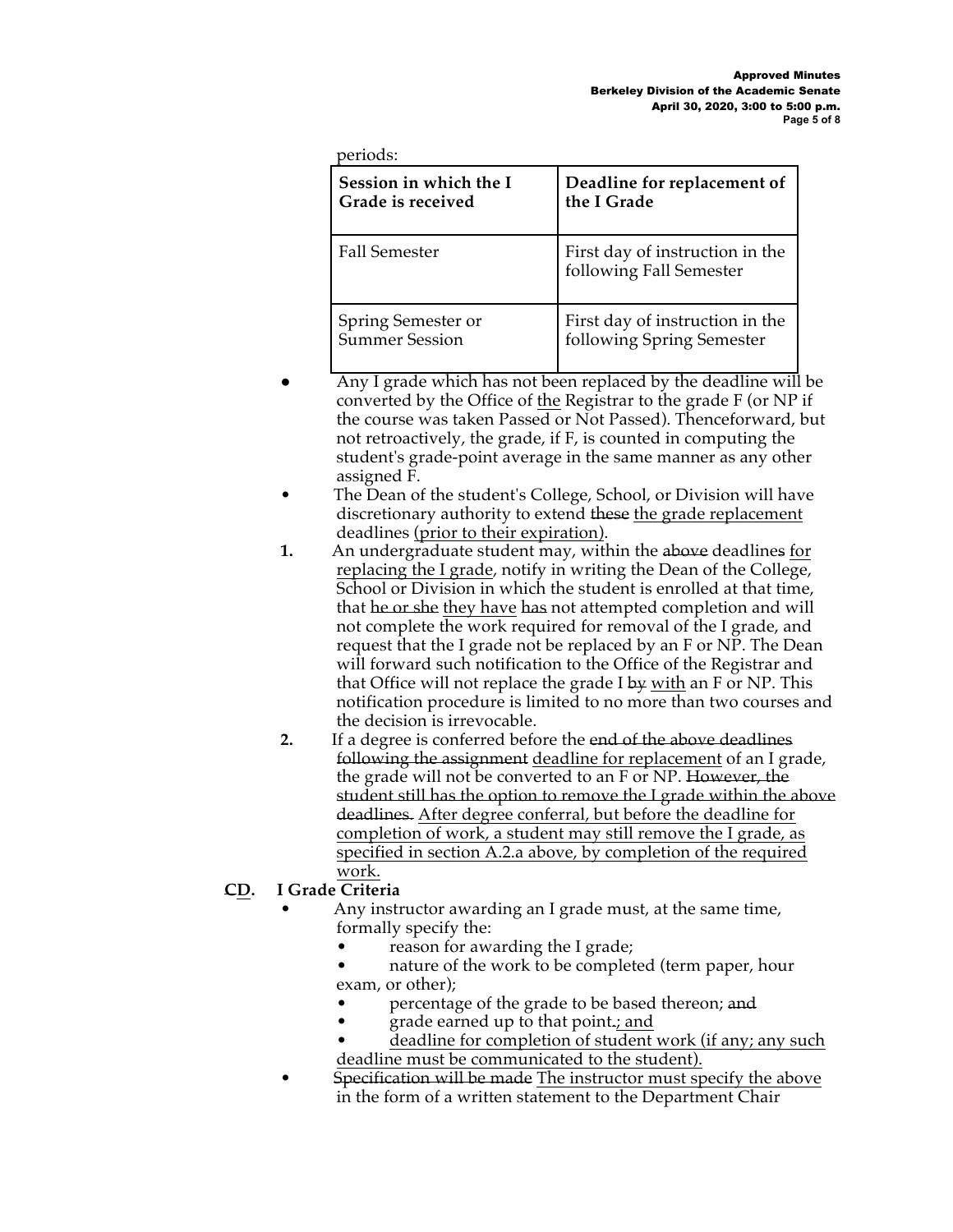according to department procedures and as a comment on the course report form submitted to the Registrar at the end of each term.

## **DE. I Grade Limits**

### **Graduate Students**

A graduate student with an I grades on his or her their graduate record at Berkeley that exceed the maximum established by the Graduate Council may proceed toward a degree only at the discretion of the Dean of the Graduate Division.

## **Undergraduate Students**

Any undergraduate student with 12 or more units of I on his or her their record may not register unless permission to do so is granted by the Dean of the College, School, or Division in which the student is enrolled.

**ACTION:** The proposed amendment was approved as presented.

**V. Reports of Special Committees** None

## **VI. Report of Standing Committees**

### **A. Committee on Diversity, Equity, and Campus Climate**  *https://academic-senate.berkeley.edu/awards/henkin* The Division's 2020 Leon A. Henkin Citation for Distinguished Service was awarded to Associate Professor Brandi Catanese, African American Studies and Theater.

### **B. Committee on Faculty Awards (written report only – Enclosure 3)**

The committee's report named the recipients of the 2020 Berkeley Faculty Service Awards: Professor Jeffrey Knapp, English, and Panos Papadopoulos, Mechanical Engineering. The 2019-20 Edward A. Dickson Emeriti Professorships went to Professor Emeritus David Bogy, Mechanical Engineering, and Professor Emeritus Robert Glaeser, Molecular & Cell Biology. The committee also nominated for the Constantine Panunzio Distinguished Emeriti Award.

# **C. Committee on Faculty Research Lecture (written report only – Enclosure 4)**

Two faculty members have been approved by the committee to present the 2021 Martin Meyerson Berkeley Faculty Research Lectures. They are Professor K. Birgitta Whaley, Chemistry, and Professor Franklin Zimring, Berkeley Law and the Jurisprudence and Social Policy Program.

### **D. Committee on Rules and Elections**

Division Secretary and chair of the Committee on Rules and Elections, J. Keith Gilless, reported the Division's election results.

The following Senate members were elected as at-large members of the Divisional Council:

Professor Emily Ozer, Public Health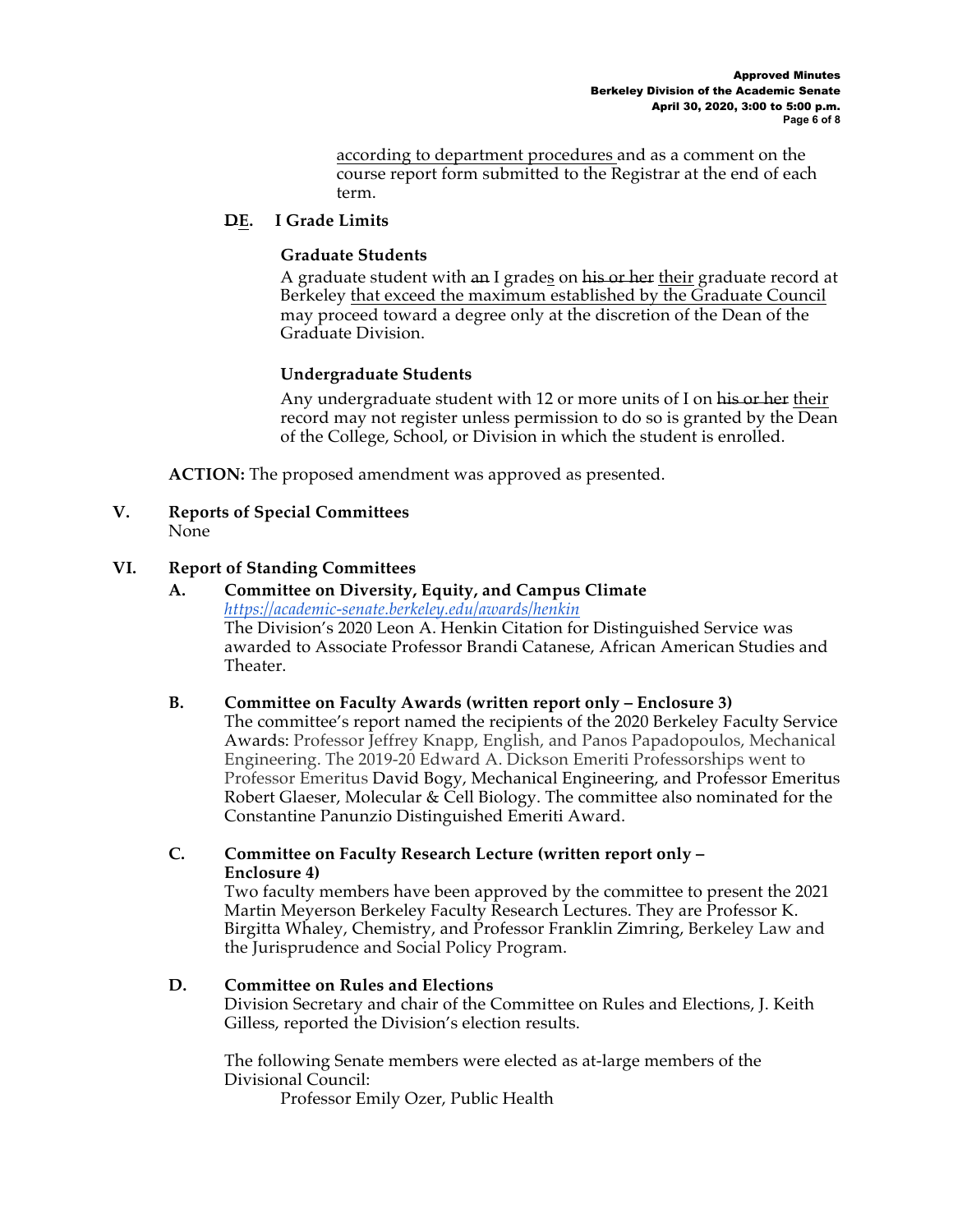Professor Nathan Sayre, Geography Associate Professor Brandi Catanese, Theater, Dance, & Performance Studies and African American Studies

Senate members elected to the Committee on Committees were: Professor Ronald Cohen, Chemistry and Earth & Planetary Sciences Professor Rodolfo Mendoza-Denton, Psychology Professor Carla Hesse, History Associate Professor Aprajit Mahajan, Agricultural & Resource Economics

The elected members were congratulated, and thanks given to all candidates who ran in the election.

## **E. Committee on Teaching (written report only – Enclosure 5)**

The Committee on Teaching has selected four recipients for the 2020 Distinguished Teaching Award: Nadia Ellis, Associate Professor of English, Marla Feller, Professor of Biological Sciences; Alexander Paulin, Lecturer of Mathematics; Brody Reiman, Associate Professor of Sculpture*.* 

- **VII. Petitions of Students**  None
- **VIII. Unfinished Business**  None

# **IX. University and Faculty Welfare**

# **A. Berkeley Changemaker Program (Enclosure 6)**

Richard Lyons, Chief Innovation and Entrepreneurship Officer and former dean of the Haas School of Business, reported on the success of the Berkeley Changemaker Program, piloted in 2019 as part of a discovery experience in the undergraduate curriculum. It will be offered on a larger scale this summer. The purpose is to educate students to be critical thinkers and collaborators, and to take their own ideas into the world utilizing these skills. The course will be offered digitally with a range of instructors from across campus, and will be most effective when anchored in Berkeley's mission and values.

### **B. Update on instructional resilience**

Co-chairs for the Task Force on Instructional Resilience were Vice Chancellor for Undergraduate Education Catherine Koshland and Division Chair O'Reilly. After the 2019 power shutoffs, five working groups were formed to examine instructional resilience in December, and then pivoted to the growing pandemic in late February.

Co-chair Koshland enumerated the task force's recommendations:

- Administration: Communications and information on websites should be clarified.
- Instructors: It is recommended not to use Reading, Review, and Recitation Week as make-up days Instructors should make coursework accessible, identify best practices, and design the curriculum for one extra week. The Center for Teaching and Learning can provide assistance to instructors.